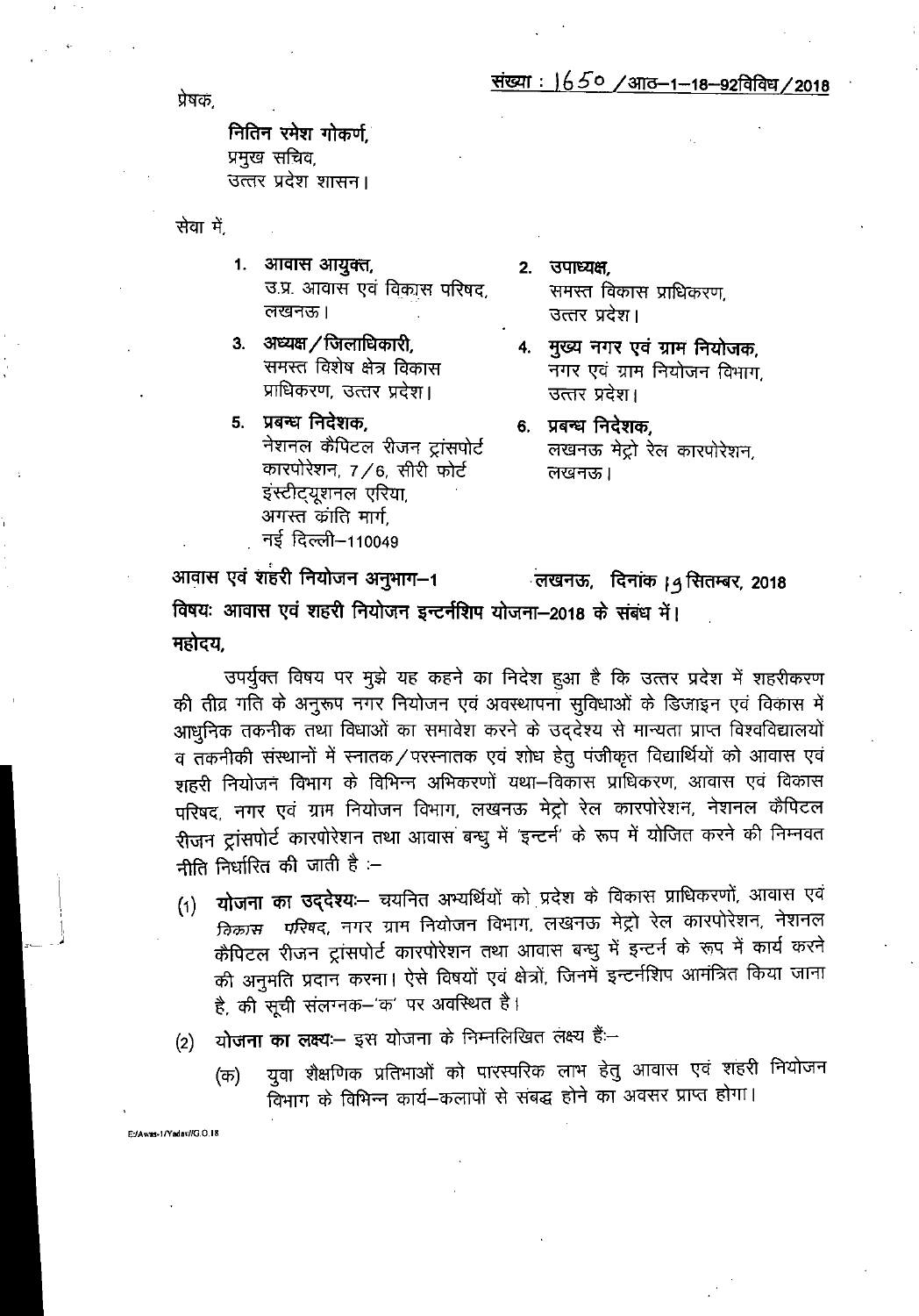- इन्टर्नशिप कर रहे विद्यार्थियों को आवास एवं शहरी नियोजन विभाग की नीतियों (ख) के निर्धारण में नवीन सुसंगत तकनीकी जानकारी के योगदान का अवसर प्राप्त होगा ।
- इन्टर्नशिप  $(3)$ 
	- इन्टर्नशिप आवास एवं शहरी नियोजन विभाग की आवश्यकता के आधार पर  $(v)$ सम्पूर्ण वर्ष उपलब्ध होगा।
	- योग्यताः-इस योजना में इन्टर्नशिप हेतु मान्यता प्राप्त विश्वविद्यालयों / संस्थाओं में  $(vi)$ स्नातक/परस्नातक/शोध में पंजीकृत सभी विद्यार्थी चयन हेतु पात्र हैं।
	- **इन्टर्नशिप की अवधि:** इन्टर्नशिप की अवधि न्यूनतम 6 सप्ताह से अधिकतम 3  $(vii)$ माह तक है।
	- (viii) निर्धारित अवधि में सफलतापूर्वक इन्टर्नशिप पूर्ण करने वाले इन्टर्न को संलग्नक 'ग' के प्रारूप पर आवास बन्धु द्वारा अनुभव प्रमाण—पत्र निर्गत किया जायेगा।
- आवेदन की प्रकिया  $\sf(a)$ 
	- इन्टर्नशिप हेतु अभ्यर्थियों के चयन हेतु आवास बन्धु उत्तर प्रदेश नोडल एजेंसी  $(v)$ के रूप में कार्य करेगी।
	- इन्टर्नशिप हेतु इच्छुक पात्र अभ्यर्थी द्वारा अपना आवेदन–पत्र आवास बन्धु के  $(vi)$ वेबसाईट www.awasbandhu.in पर निर्धारित लिंक "Apprenticeship" पर ऑनलाईन प्रस्तुत किया जा सकता है।
	- प्रत्येक वित्तीय वर्ष में अभ्यर्थी मात्र एक बार आवेदन कर सकता है। विभिन्न  $(vii)$ अभिकरणों में रिक्तियों के उपलब्धता के आधार पर आवेदन पत्र पूरे वर्ष हेतु मान्य होगा।
	- (viii) इन्टर्नशिप हेतू चयनित होने की दशा में अभ्यर्थी द्वारा अपने शैक्षणिक संस्थान के विभाग प्रमुख / संस्था प्रमुख से नामांकन / संस्तुति पत्र प्राप्त कर ज्वाईनिंग के समय प्रस्तुत करना होगा।

#### इन्टर्नशिप हेतु चयन की प्रकिया  $(5)$

- (vi) इन्टर्नशिप हेतु प्राप्त आवेदनों को निम्नानुसार गठित समिति के समक्ष प्रस्तुत किया जायेगा–
	- अध्यक्ष निदेशक, आवास बन्धु  $(1)$
	- सदस्य अपर निदेशक, आवास बन्धु  $(2)$
	- मुख्य नगर नियोजक, लखनऊ मेट्रो रेल कारपोरेषन सदस्य  $(3)$
	- सहायक निदेशक (तकनीकी) आवास बन्धु सदस्य  $(4)$

उक्त समिति आवेदक की योग्यता, अभिरूचि के विषय एवं अभिकरणों में इन्टर्नशिप हेतु उपलब्ध रिक्तियों के आधार पर इन्टर्न का चयन करेगा। विभिन्न अभिकरणों में इन्टर्नशिप हेतु उपलब्ध रिक्तियों की सूची संलग्नक 'ख' पर उपलब्ध है।

E:/Awas-1/Yadav//G.O.18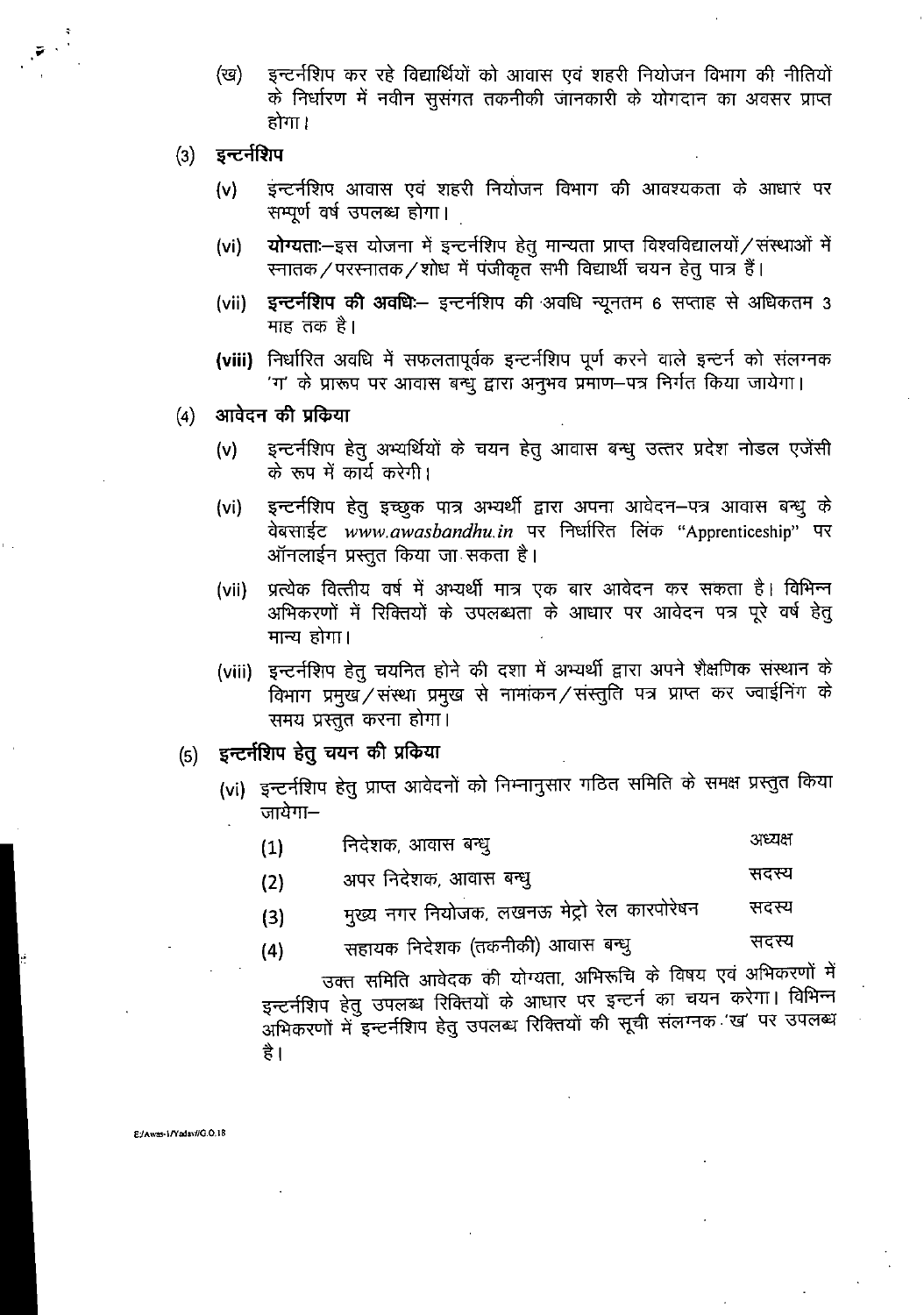- (vii) अभिकरणों में उपलब्ध रिक्तियों के सापेक्ष अभ्यर्थियों की संख्या अधिक होने की दशा में समिति शैक्षणिक योग्यता के आधार पर स्कीनिंग करते हुए अभ्यर्थियों की संख्या को सीमित कर सकती है।
- (viii) समिति द्वारा चयनित इन्टर्न की सूचना सीधे अभ्यर्थी को प्रषित करने के साथ-साथ संबंधित अभिकरण, जिसके लिए इन्टर्न का चयन किया गया है, को भी प्रेषित की जायेगी।
- (ix) सम्बन्धित अभिकरण द्वारा इन्टर्न को उसके कार्य अवधि के दौरान न्यूनतम आवश्यक सुविधायें यथा-ऑफिस स्पेस उपलब्ध कराया जायेगा। परन्तु इन्टर्ने को अभिकरण द्वारा लैपटॉप, आदि जैसी सुविधायें उपलब्ध नहीं करायी जाएँगी।
- इन्टर्न के उपस्थिति का सत्यापन संबंधित अभिकरण के नामित नोडल अधिकारी  $(x)$ द्वारा किया जायेगा। इन्टर्नशिप के सफलतापूर्वक समापन के पश्चात इन्टर्न द्वारा अपने कृत कार्य का संक्षिप्त विवरण नोडल अधिकारी को एवं आवास बन्धु को ई-मेल awasbandhu@gmail.com पर पृथक-पृथक उपलब्ध कराया जायेगा।
- इस इन्टर्नशिप योजना में अभ्यर्थी को कोई वेतन/भत्ता/मानदेय देय नहीं होगा।  $2.$

उक्त नीति में समय–समय पर आवश्यकतानुसार शासन की पूर्व अनुमति से निदेशक,  $3<sub>1</sub>$ आवास बन्धु द्वारा संशोधन किया जा सकता है।

### <u> संलग्नक : यथोक्त।</u>

(निलिन रमेश गोकण) प्रमुख सचिव। Ł

## <u>संख्याः– 1650 (1) / आठ-1-18, तदुदिनांक।</u>

प्रतिलिपि निम्नलिखित को सूचनार्थ एवं आवश्यक कार्यवाही हेतु प्रेषित :–

- निर्देशक, आवास बन्धु, उ०प्र०, लखनऊ।  $1.$
- निदेशक (प्रशासन), आवास बन्धु, उ0प्र0 लखनऊ।  $2.$
- गार्ड फाईल।  $3.$

आज्ञा से, (अरूणेश कुमार द्विवेदी) अन् सचिव।

E/Awas-1/Yadav//G.O.18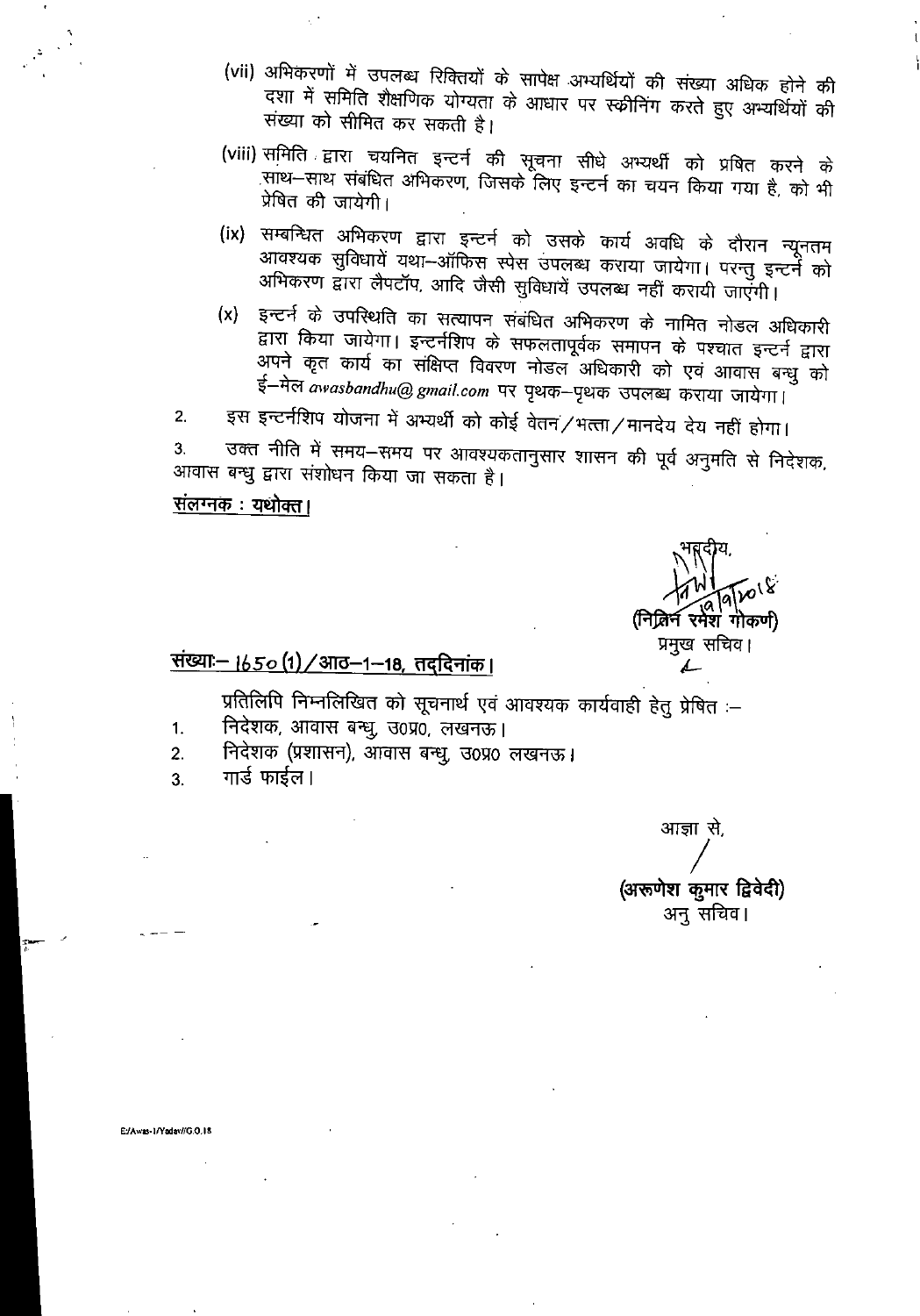संलग्नक—'क'

## Subjects/Domain and Related Educational Fields of Internship

| <b>SI. No.</b>   | Subject                                        | <b>Educational Field</b>      |
|------------------|------------------------------------------------|-------------------------------|
| 1.               | <b>Urban Planning</b>                          |                               |
|                  | <b>Master Plans</b>                            | <b>Urban Planning</b>         |
|                  | Zonal Development Plans                        |                               |
|                  | Sector/Layout Plans                            |                               |
|                  | <b>Zoning Regulations</b><br>٠                 |                               |
|                  | <b>Building Bye-laws</b><br>۰                  |                               |
|                  | Redevelopment and Conservation<br>۰            |                               |
| $\overline{2}$ . | <b>Housing</b>                                 |                               |
|                  | Urban housing policies                         | Architecture/                 |
|                  | Housing standards & designs<br>۰               | Civil Engineering/            |
|                  | Affordable Housing<br>۰                        | <b>Urban Planning</b>         |
|                  | Building materials and Technology<br>$\bullet$ |                               |
| 3.               | <b>Infrastructure Planning and Development</b> |                               |
|                  | Water Supply                                   | Civil Engineering/            |
|                  | Sewerage                                       | <b>Urban Planning</b>         |
|                  | Storm Water Drainage<br>۰                      |                               |
|                  | Street lighting<br>٠                           |                               |
|                  | Solid waste management<br>۰                    |                               |
|                  | Parks & open spaces/green areas<br>$\bullet$   |                               |
|                  | River front development                        |                               |
| 4.               | <b>Urban Transport System</b>                  |                               |
|                  | Public Transport (BRTS, Metro/Mono Rail)       | Traffic & Transport Planning/ |
|                  | • Comprehensive Mobility Plan                  | <b>Urban Planning</b>         |
|                  | <b>Traffic Management</b>                      |                               |
|                  | Traffic Improvement                            |                               |
| 5.               | <b>Urban Legislation</b>                       |                               |
|                  | <b>Urban Planning Acts</b>                     | <b>Urban Planning</b>         |
|                  | Real Estate Regulation & Development Act       |                               |
|                  | Apartment Ownership Act                        |                               |
|                  | Rules, Zoning Regulations & Building Codes     |                               |
|                  | Compounding Bye-laws                           |                               |

EJAwas.I/Yrdsvf/G 0.18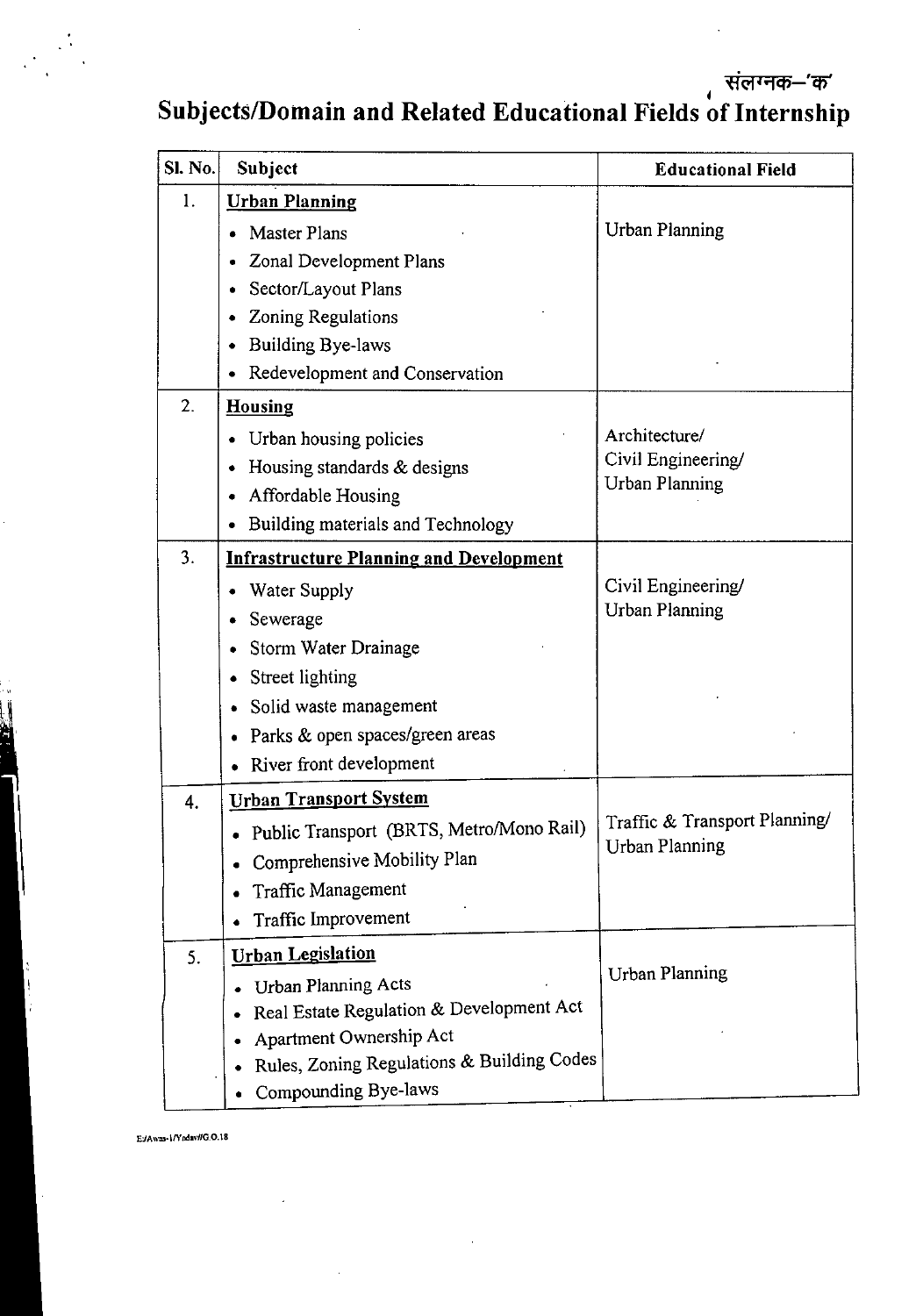| 6. | <b>Environmentally Sustainable Development</b>        |                                                          |
|----|-------------------------------------------------------|----------------------------------------------------------|
|    | Energy-efficient housing                              | Architecture/Civil Engineering/<br><b>Urban Planning</b> |
|    | Planning, development & maintenance of<br>green cover |                                                          |
|    | Rainwater harvesting and ground water<br>recharging   |                                                          |
|    | Solar Passive Architecture                            |                                                          |
|    | Reduction and management of wastes                    |                                                          |
| 7. | <b>Disaster Mitigation and Management</b>             |                                                          |
|    | Fire safety in high rise buildings                    | Architecture/Civil Engineering/<br>Urban Planning        |
|    | Structural safety                                     |                                                          |
|    | Earthquake resistant building construction            |                                                          |
|    | Integrated storm water management                     |                                                          |
| 8. | <b>Ease of Doing Business</b>                         |                                                          |
|    | E-governance                                          | Architecture/Civil Engineering/                          |
|    | GIS applications in Urban Planning                    | <b>Urban Planning</b>                                    |
|    | Automated Building Plan Approval<br>٠                 |                                                          |
|    | Grievances Redressal System                           |                                                          |

**EJAwss.1 Pi sdavIIG 0.18**